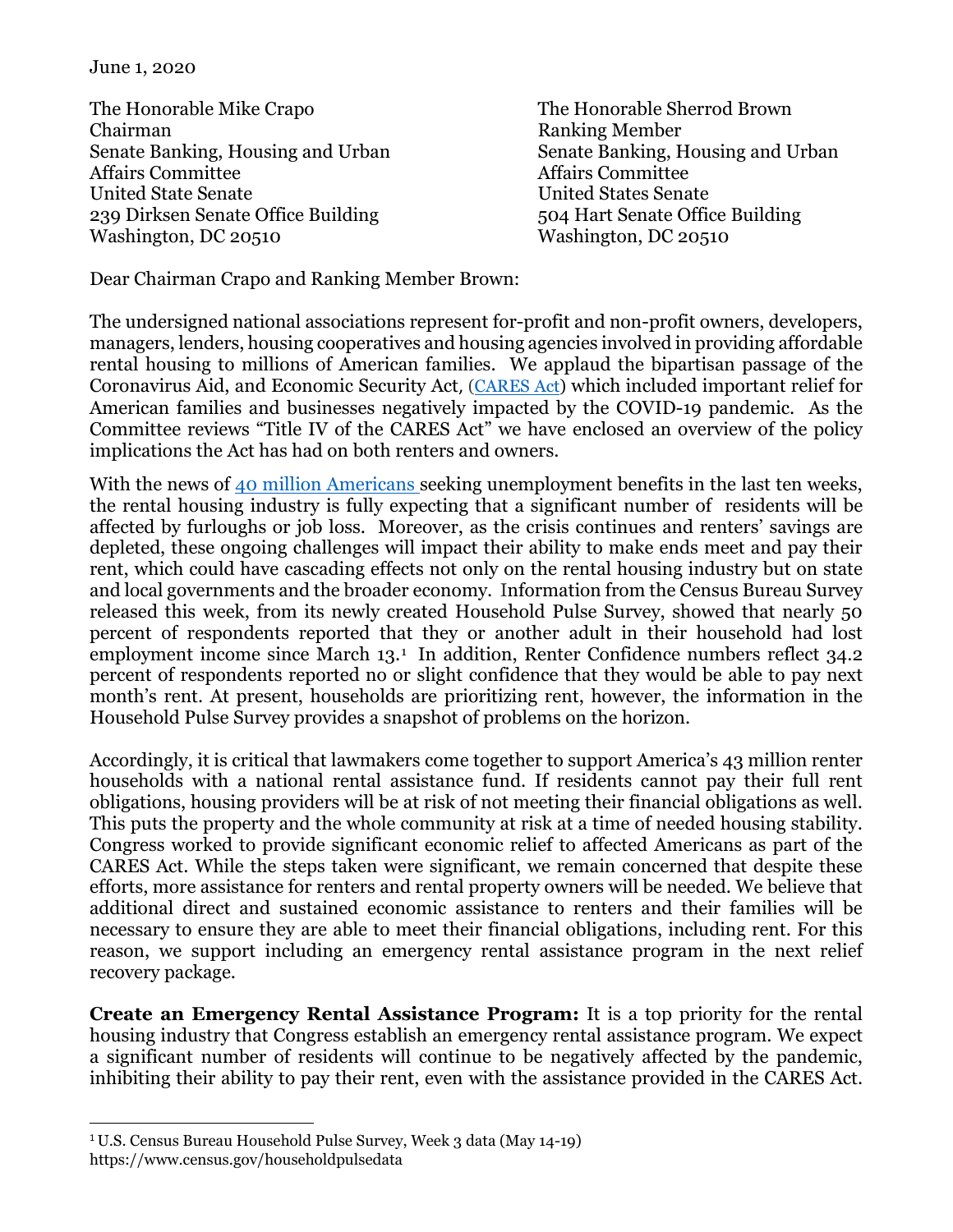Ensuring the continued viability of rental housing protects the millions of jobs in our industry and the communities around the country that we serve.

The ''Emergency Rental Assistance and Rental Market Stabilization Act of 2020," calls for utilizing HUD's Emergency Solutions Grant (ESG) program. While we have some concerns relating to its capacity to provide relief effectively and efficiently to all renters in need, we are appreciative of the work done. Direct federal rental assistance will help alleviate some of the financial strain on the industry and stop the cascading effects on local economies.

We look forward to continuing our collective work throughout this process to ensure that emergency rental assistance funding is distributed swiftly to protect renters across all income levels who are now struggling to make ends meet. As the Committee continues to review the implementation of Title IV of the CARES Act, we also ask that you consider addressing the following issues outlined below in any future recovery package.

**Clarify and Further Target Eviction Moratorium Protections:** The CARES Act included a 120-day moratorium which prohibits eviction actions and late fees due to nonpayment of rent until July 25. The moratorium applies to all properties with federally backed mortgages and rental homes that receive federal subsidies through a covered housing program.

Housing providers have a shared goal with their residents in preserving housing stability and minimizing displacement during this crisis. However, we believe the moratorium should be narrowly tailored to provide relief to renters who are financially impacted due to COVID-19 as is required for housing providers seeking relief. Additionally, ambiguity in the definitions and notice to vacate language has resulted in confusion among stakeholders and in the courts and led to uneven application of the law across the country. We urge Congress to refine this language in the next phase of relief.

Importantly, the members of this coalition also want to highlight our concerns regarding the eviction moratorium in the House-passed HEROES Act, which substantially expands the CARES Act eviction moratorium to virtually all single-family and multifamily homes, extends the covered period for 12 months and remains unconnected to those truly impacted by COVID-19. The proposed moratorium in the HEROES Act greatly prolongs economic uncertainty for housing providers and undermines the industry's ability to manage their cost and revenue expectations in a reasonable way.

We urge Congress to apply the moratorium to renters who notify their housing provider of financial impact due COVID-19 and clarify the notice to vacate language to ensure property owners can effectively manage their properties during the crisis. Additionally, any extension of the eviction moratorium should be tailored to reflect the hyper-localized eviction process and relevant state and local conditions.

**Financial Mitigation and Mortgage Forbearance Protections:** With stay at home orders across the country, property owners will incur higher utility costs, maintenance, cleaning, and other expenses to support their residents. In addition to these unexpected costs, many residents are at risk of not being able to fulfill their rent obligations. As a result, it is likely that increased costs and rent payment shortfalls will impact the ability of rental property owners to satisfy their financial obligations. Further, the CARES Act limits the availability of forbearance to borrowers of multifamily loans for properties with a federally backed mortgage.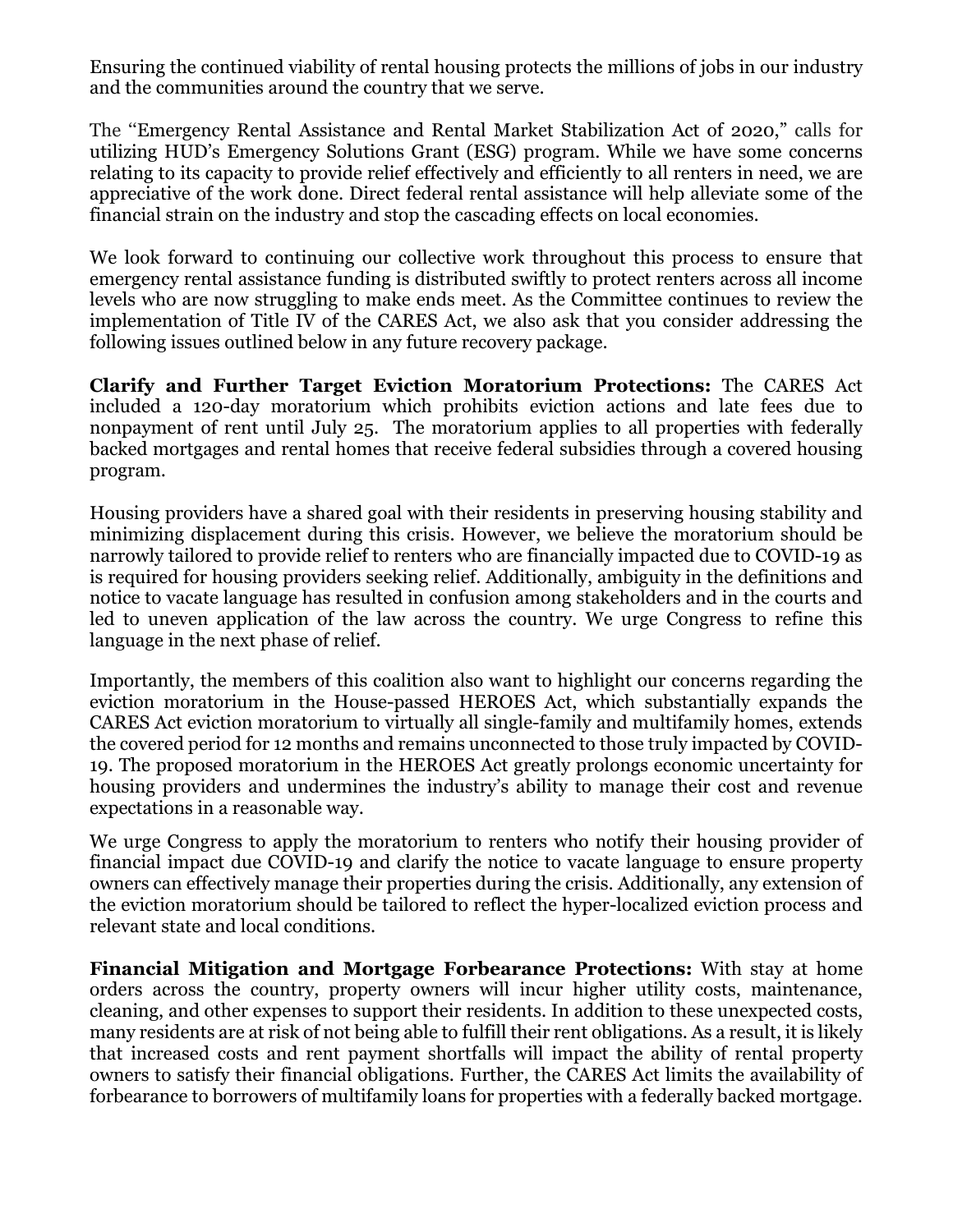Our organizations urge financial support for rental property owners to mitigate these losses due to COVID-19 and ask Congress to consider several revisions to the CARES Act to ensure the continued viability of apartment communities and the residents we serve.

- **Provide Financial Assistance and Protection for Financial Property Obligations**: In order for owners and operators to ensure viability of apartment and rental housing communities, financial assistance and protections should be expanded to other property-level financial obligations such as property taxes, insurance payments, utility service, and the like. This assistance and protections are needed to avoid any type of negative disruption or impact on renters or housing providers which could include loan default, tax liens or other negative legal actions and ultimately put the property and its residents at risk.
- **Expand Forbearance Protection to All Loans:** Congress should expand multifamily mortgage forbearance protections to all types of loan products including those that are privately financed by banks, life insurance companies, community development financial institutions, state and local housing finance agencies, commercial mortgage-backed securities, as only 50 percent of multifamily mortgages are federallybacked.
- **Reconcile Forbearance and Eviction Moratorium Timelines**: Congress and federal regulators must ensure that forbearance protections are in place for the same length of time as any local, state, or federal eviction moratoriums. The CARES Act presently limits forbearance to a 90-day time period, which was out of alignment with the 120-day eviction moratorium. In no case should an eviction moratorium exceed the forbearance period or be extended to cover the repayment period. It is important that the forbearance and eviction timelines are realigned to stop the potential for financial delinquencies and defaults in the rental housing market.
- **Amend Forbearance Requirements:** Congress should amend forbearance repayment requirements to allow the greatest flexibility for borrowers who request it, for example, by allowing the cost to be added to the back of the mortgage. However, any associated eviction moratorium should not exceed the owner's actual forbearance period.

**Increased Funding for the U.S. Department of Agriculture's (USDA's), Rural Development (RD) Rental Assistance (RA) programs**: The CARES Act did not include additional funding for rural housing impacted by COVID-19. Congress must address rural housing needs, by ensuring continued funding for residents who utilize the USDA's Rental Assistance programs, as well as those residents who currently do not receive RA.

**Create a Federal Reserve Credit Facility for Mortgage Services:** Servicers of multifamily mortgages are an important part of the financial flows within the multifamily industry and have obligations to advance funds during mortgage forbearance. Congress should direct the Board of Governors of the Federal Reserve System and the Secretary of the Treasury, pursuant to the authority granted under section 13(3) of the Federal Reserve Act, to extend credit to multifamily mortgage servicers and other obligated advancing parties that, in each case, have liquidity needs due to the COVID–19 emergency or due to compliance with the CARES Act with respect to the multifamily mortgage loans and to extend further credit to mortgage servicers for other liquidity needs due to the actual or imminent delinquency or default on mortgage loans due to the COVID–19 emergency.